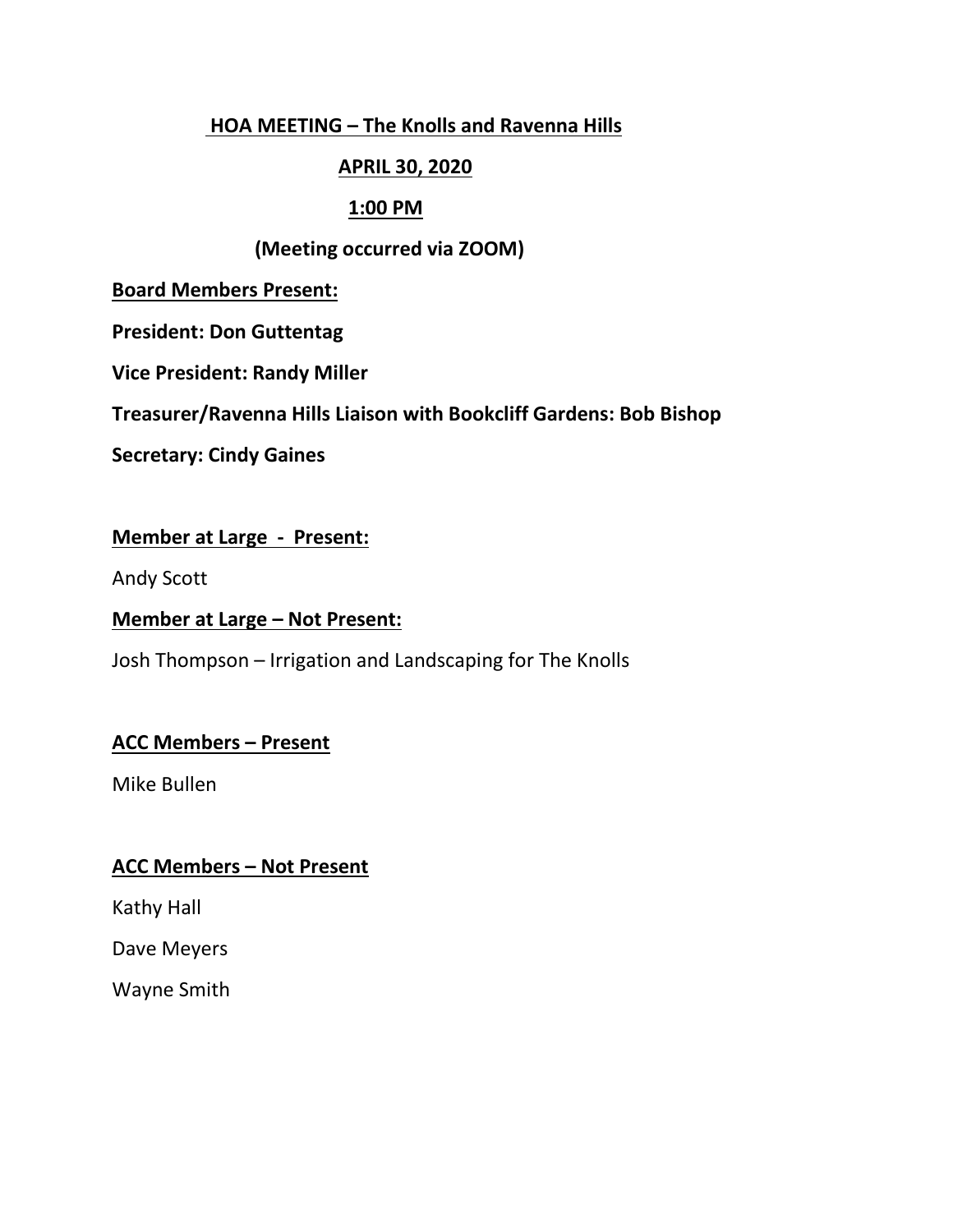# **Past HOA Presidents – Present**

Susan Eggert

Jeanne Reporter

Ken Storck

### **Past HOA Board Member – Present**

Don May

### **Home Owners Present:**

John Colwell

Peggy Colwell

Fred Aldrich

Doug Loring

### **MEETING**

- 1. Don Guttentag opened the meeting and welcomed everyone.
- 2. Don turned the meeting over to Treasurer Bob Bishop

### **NEW BUSINESS**

### **ACC Forms submitted/processed:**

**-**2-13-2020: 2257 Cortina Ct. – tree removal/replace – Approved

-3-04-2020: 2187 Fernwood Ct. – 3 Aspen trees Removal – Approved

-3/31/2020: 2175 Fernwood Ct. – Removal of dead/overgrown plantings

### **Home Loan Bank:**

Finalized additional bank requirements for authoring new HOA President

Don Gutentag to sign checks and fund transfers as backup to Treasurer Bob Bishop.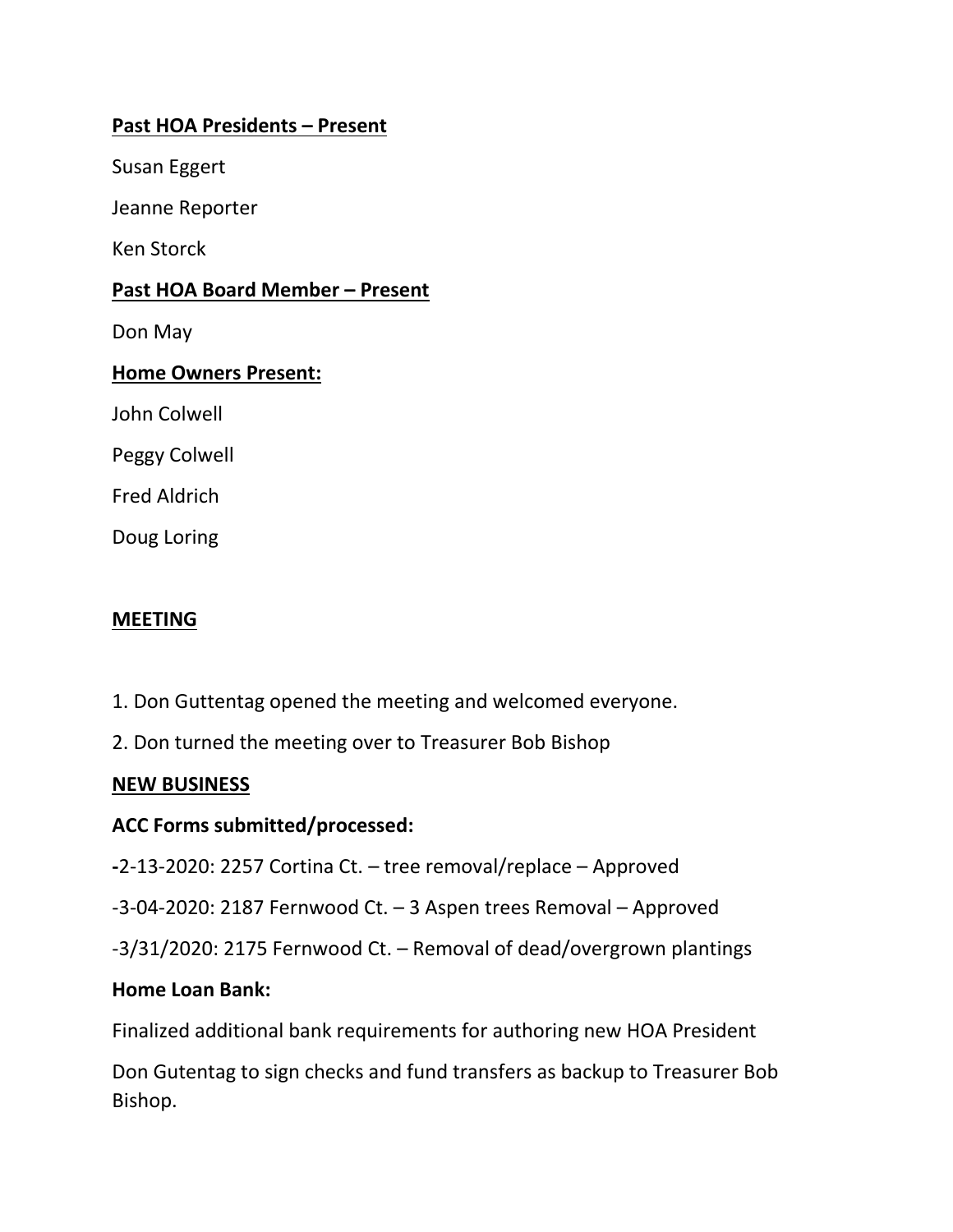Susan Eggert (past President) has been officially removed from same duties.

# **Plat Maps:**

Homeowner Don May graciously allowed board member Bob Bishop (treasurer) to have 2 copies of all fillings, including irrigation and sewer plat maps to be copied from his personal documents.

Completed by Plaza Reprographics & Supply.

## **Wild Life Plan:**

John and Peggy Colwell requested that the HOA Board develop a policy that prohibits homeowners from feeding birds.

The HOA Board discussed the proposal from John and Peggy Colwell in an Executive Meeting that occurred following this meeting.

It was decided that: No action was taken at this time.

**CCRs:** Proposal for delaying the costs of CCRs update and Decoupling discussions until 2021 in order to save money for what may be a financially difficult 2020/2021, due CoVid 19 Pandemic.

Motion to delay CCRs update and decoupling discussions until 2021

Motion by: Don Guttentag

Seconded by: Cindy Gaines

Motion voted on and passed/approved by all HOA Board Member

(Don Guttentag, Randy Miller, Bob Bishop and Cindy Gaines)

### **Treasurer Updates:**

Bob Bishop stated that the March 2020 financial Statements have been completed, reviewed and is about to be submitted in the next 1-2 days to be posted on the HOA website: [www.knollsandravennahillshoa.com](http://www.knollsandravennahillshoa.com/)

Call Bob Bishop for any questions – 970-314-9297